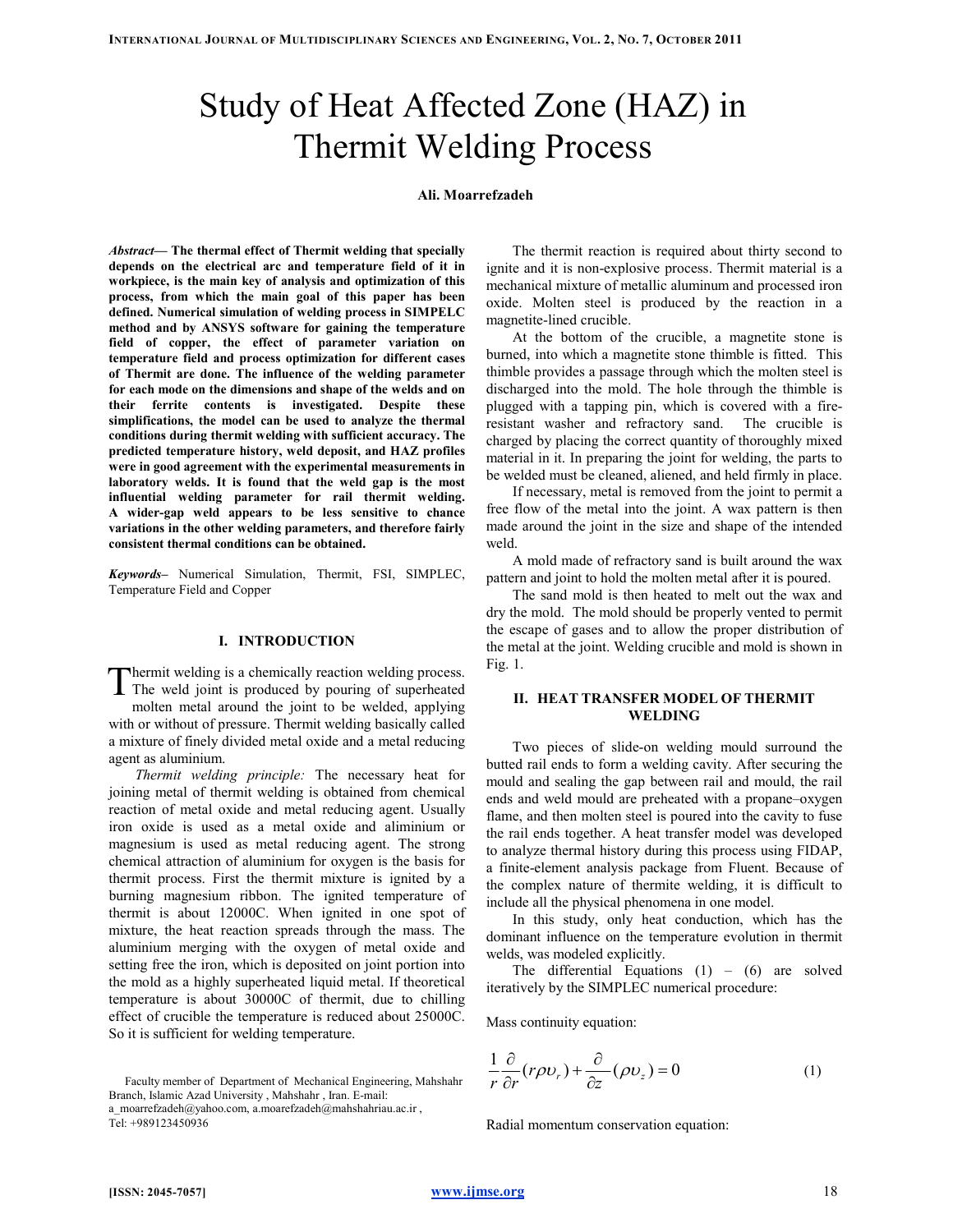$$
\frac{1}{r}\frac{\partial}{\partial r}(r\rho v_r^2) + \frac{\partial}{\partial z}(\rho v_r v_z) =
$$
\n
$$
-\frac{\partial \rho}{\partial r} - j_z B_\theta + \frac{1}{r}\frac{\partial}{\partial r}(2r\eta \frac{\partial v_r}{\partial r}) +
$$
\n
$$
\frac{\partial}{\partial z}(\eta \frac{\partial v_r}{\partial z} + \eta \frac{\partial v_z}{\partial r}) - 2\eta \frac{v_r}{r^2}
$$
\n(2)

Axial momentum conservation equation:

$$
\frac{1}{r}\frac{\partial}{\partial r}(r\rho v_r v_z) + \frac{\partial}{\partial z}(\rho v_z^2) =
$$
\n
$$
-\frac{\partial \rho}{\partial z} + j_r B_\theta + \frac{\partial}{\partial z}(2\eta \frac{\partial v_z}{\partial z}) +
$$
\n
$$
\frac{1}{r}\frac{\partial}{\partial r}(r\eta \frac{\partial v_r}{\partial z} + r\eta \frac{\partial v_z}{\partial r}).
$$
\n(3)

Energy conservation equation:

$$
\frac{1}{r}\frac{\partial}{\partial r}(r\rho v_r h) + \frac{\partial}{\partial z}(\rho v_z h) =
$$
\n
$$
\frac{1}{r}\frac{\partial}{\partial r}(\frac{rk}{c_p}\frac{\partial h}{\partial r}) + \frac{\partial}{\partial z}(\frac{k}{c_p}\frac{\partial h}{\partial z}) +
$$
\n
$$
j_r E_r + j_z E_z - R,
$$
\n(4)

Conservation of thermal energy:

$$
\frac{\partial}{\partial t}(\rho C_p T) + \frac{u}{r} \frac{\partial}{\partial r}(\rho C_p r T) + w \frac{\partial}{\partial z}(\rho C_p T)
$$
\n
$$
= \frac{1}{r} \frac{\partial}{\partial r} (kr \frac{\partial T}{\partial r}) + \frac{\partial}{\partial z} (K \frac{\partial T}{\partial z}) - \frac{\Delta H}{C_p} \frac{\partial F_L}{\partial t}
$$
\n(5)

Conservation of electrical charge:

$$
\frac{1}{r}\frac{\partial}{\partial r}(\sigma r \frac{\partial \phi}{\partial r}) + \frac{\partial}{\partial z}(\sigma \frac{\partial \phi}{\partial z}) = \mathbf{0}
$$
 (6)

In the solution of Equation  $(1) - (6)$ , special attention needs to be put on the energy effects on the electrode surface. At the cathode surface, additional energy flux terms should be included in Eq. (4) because of thermionic cooling due to the mission of electrons, ion heating, and radiation cooling.

# III. NUMERICAL SIMULATION

Finite elements simulations are done in 3 steps with the main pieces:

- 1- Modeling by FEMB
- 2- The thermal study and processing
- 3- Post-Processing result of analysis by
- ANSYS software for results discussion



Fig. 1. Thermit Welding Process

Finite-Element techniques:

- 1-Finite elements modeling, types and properties for model different parts.
- 2- The definition of material properties
- 3- parameter definition
- 4- Loading
- 5- Boundary and initial value definition

## IV. MODEL GENERATION

Because of the mirror symmetries about the longitudinal and transverse central planes, only one quarter of the weldment needs to be modeled. The model geometry that includes the shape of the rail, the weld, and the sand mould was built and meshed using GAMBIT, a preprocessor for FIDAP (Fig. 1). The actual dimensions of rail and mould were measured from a 136 lb rail and a standard Thermit SkV mould. The rail end was not fully covered by the mould in the model. A small portion of rail end passes beyond the mould collar and sticks into the weld chamber. This portion of rail end (referred to as 'stick-out' in Fig. 1) is subjected to the propane–oxygen flame during preheating and is surrounded by weld metal during solidification.

The amount of weld metal simulated in the model is the volume of weld cavity and is shaded in light grey in Fig. 1. As the dimensions of the weld mould are fixed for a given weld gap, the length of 'stickout' will affect the 'effective'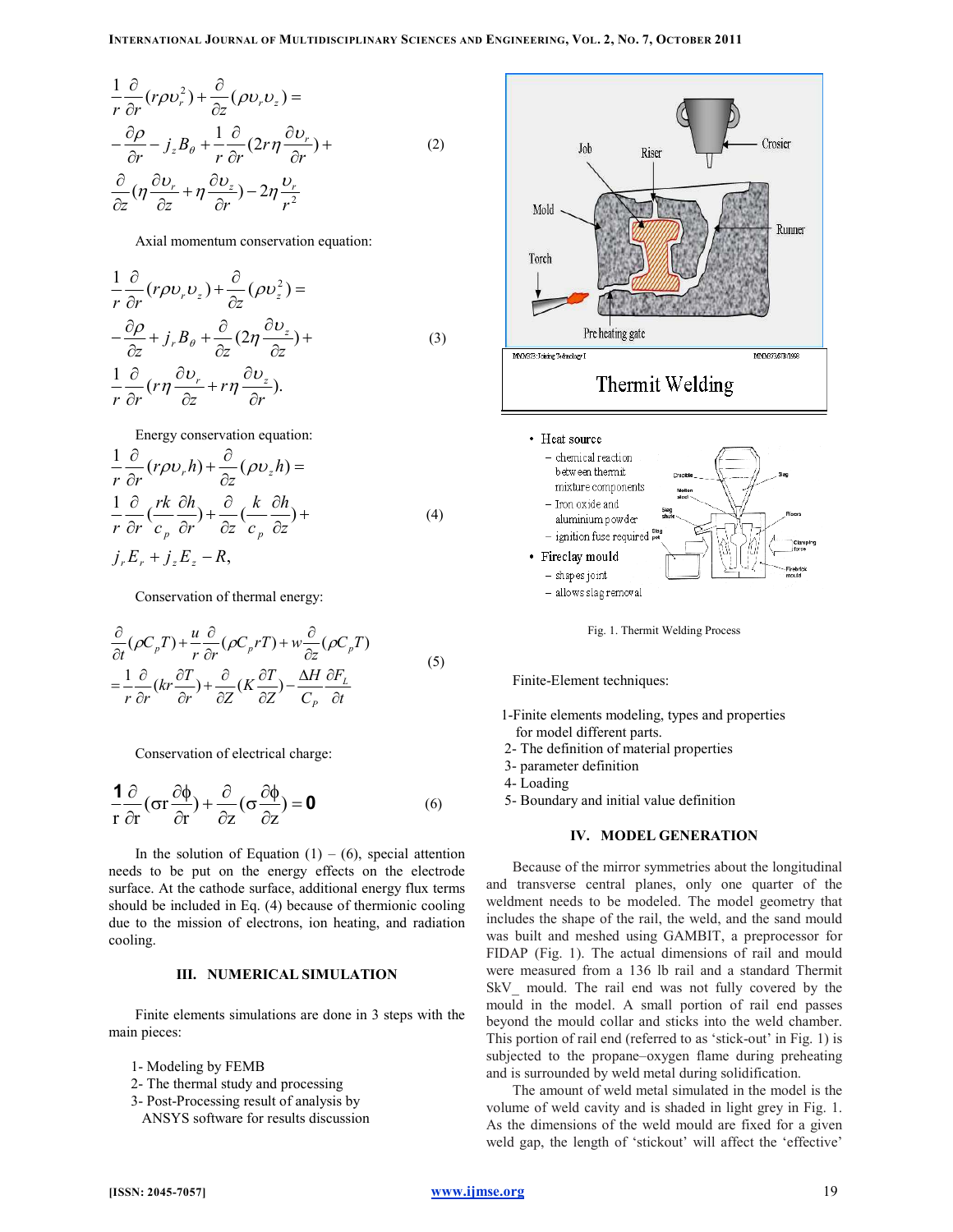weld gap, which is the true distance between two butted rail ends.

An eight-node linear brick element was used to discredit the rail and part of the weld metal. The mesh density was uniform vertically from the rail head to base and gradually increased horizontally from the far end of the rail towards the weld end.

A four-node linear tetrahedron element was used to discretize the mould and the rest of weld metal (the geometry of which is more complicated). Again, the mesh density was higher in the weld metal and was gradually reduced in the mould with increasing distance from the weld–mould interface.

# V. NUMERICAL CONSIDERATIONS

For the metal domain, the method developed by Torrey et al. was used to solve p, u, v, and T. This method is Eulerian and allows for an arbitrary number of segments of free surface with any reasonable shape. The basic procedure for advancing the solution through one time step, Dt, consists of three steps. First, explicit approximations to the momentum Equations  $(2) - (4)$  are used to find provisional values of the new time velocities at the beginning of the time step. Second, an iterative procedure is used to solve for the advanced time pressure and velocity fields that satisfy Eq. (1) to within a convergence criterion at the new time. Third, the energy equation Eq. (5) is solved. Fig.3. shows A typical sequences of temperature, electrical potential, and pressure distributions on the symmetric plane for an axisymmetric stationary arc.

For the arc plasma domain, a fully implicit formulation is used for the time-dependent terms, and the combined convection/ diffusion coefficients are evaluated using an upwind scheme. The SIMPLEC algorithm is applied to solve the momentum and continuity Equations  $(1) - (5)$  to obtain the velocity field. At each time step, the current continuity equation Eq. (6) is solved first, based on the updated parameters.

The new distributions of current density and electromagnetic force are then calculated for the momentum and energy equations. The momentum equations and the mass continuity equation are then solved in the iteration process to obtain pressure and velocity. The energy equation is solved to get the new temperature distribution. Next, the temperature-dependent parameters are updated, and the program goes back to the first step to calculate the current continuity equation. This process is repeated for each time step until the convergence criteria are satisfied.

A study of the influence of the electrode diameter on melting rate substitutes, with some authors, for a study of the influence of welding current density. This substitution is possible in order to perform a super®cial estimation, but in an accurate analysis, particularly in submerged arc welding, such a substitution is not allowable. Welding current is conducted through the wire extension also on its surface. In submerged arc welding, where the wire is dipped into flux during welding, this plays an important part. The experimental results regarding the influence of the electrode diameter on melting rate are shown in Figs. 3 and 4. Even an inaccurate estimation of the influence of the electrode diameter on the melting rate shows that this is a rational fractional function and that the number of wires used has no important influence on the form of functional relation. In twin-wire electrode welding (3 mm wire), melting rate is by 30±35% lower than with a 1.2 mm wire with equal current intensity per wire.

## VI. BOUNDARY AND INITIAL CONDITIONS

The process of thermit rail welding was divided into two stages in the simulation, i.e. the preheating and tapping stage and the solidification stage. Different initial and boundary conditions were supplied forb each stage.

The solidification stage encompasses the time period after liquid metal is introduced into the weld cavity. The initial temperature field for the rail and the mould was obtained from the preheating and tapping simulation. The initial liquid temperature was determined from the peak temperature measured in weld cavity, which varied vertically along the y-axis and horizontally along the x-axis (Fig. 2). It was assumed that no temperature gradient was present along the z-axis in the weld cavity because of the relatively small dimension of weld gap in this direction.



Fig. 2. Model with and without weld metal used in the simulations

Constant densities for the rail steel (7.87 g/cm3) and the sand mould (1.6 g/cm3) were assumed for the heat transfer simulations. The conductivities of the steel and the sand mould vary with temperature below the melting point, as shown in Fig. 3.

Weld deposit and HAZ profiles: Using the heat transfer model, isotherms of different temperatures can be obtained at any given time in a thermit weld. If a physical phenomenon has a certain characteristic temperature, the isotherm of this temperature can be used to represent the occurrence of this physical phenomenon. For example, if it is assumed that the liquid–solid interface has a certain temperature (solidus), then this isotherm can be plotted at different time steps to illustrate the dynamic motion of the solidification front. The furthest location the isotherm of solidus moves into the rail is therefore the profile of weld deposit. Similarly, the profile of the HAZ (whose outermost boundary is denoted by the eutectoid temperature) can also be determined from the model.

To compare the predicted and the actual weld deposit and HAZ profiles, laboratory thermit welds were cut off from parent rail and sectioned longitudinally in the rail web and head and horizontally in the rail base, as shown in Fig. 4. The obtained plates were lightly etched with Nital (2 per cent nitric acid with ethanol). The profile of HAZ can be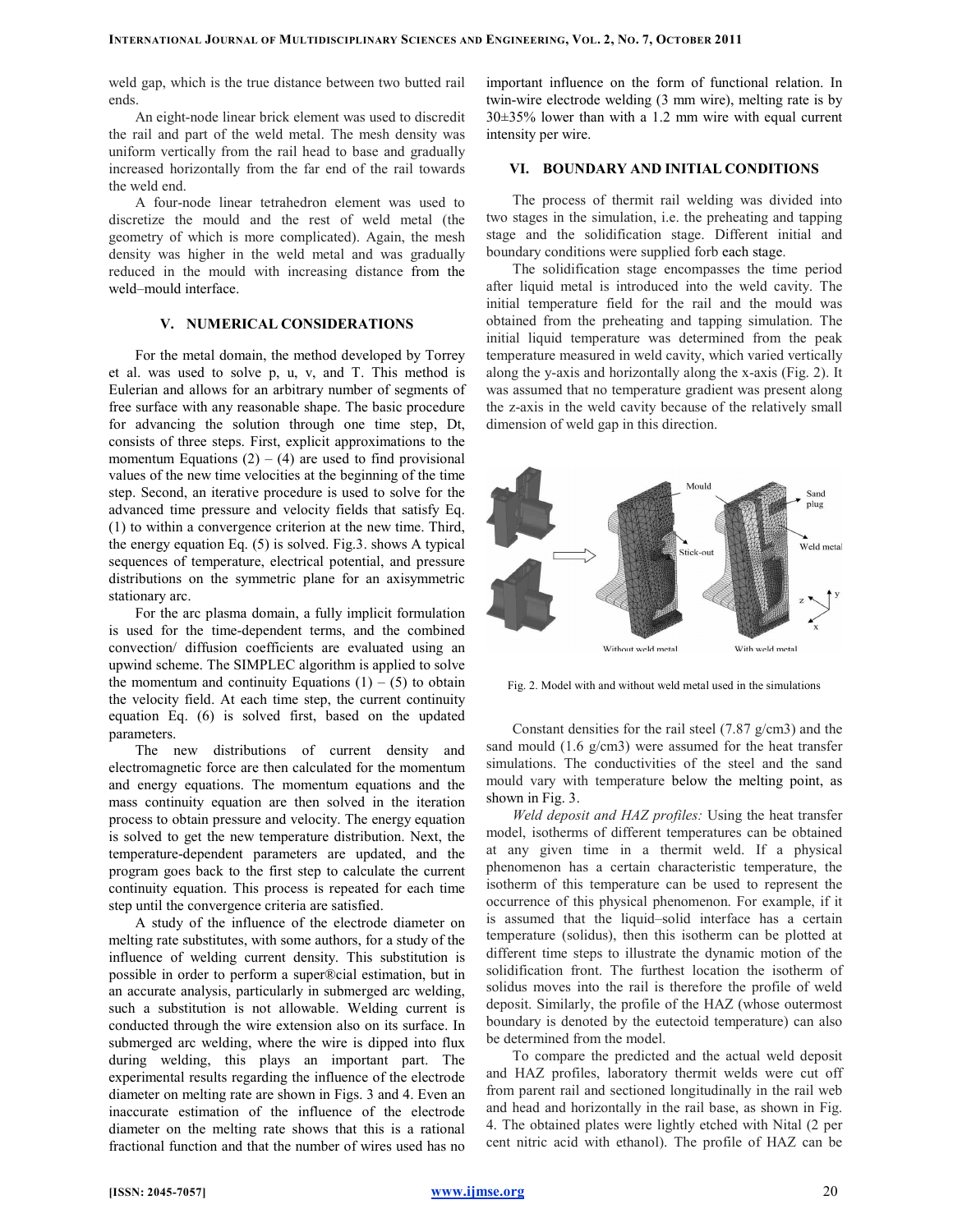readily viewed on the etched surface, but the contrast of weld deposit is relatively poor in some samples. A metallurgical surface finish would be required for a good observation of the profile of weld deposit. As the surface area of the sectioned rail plate is very large (more than 250 cm2 in the case of the longitudinally sectioned plate), the normal metallurgical polishing becomes time consuming. To characterize the weld deposit profile quickly, radiography is used to determine the boundary of a weld deposit. As indicated as solid lines and the observed weld deposit profile are highlighted by dashed lines. When the centerline of the predicted weld deposit profile was lined up with the estimated centerline on a radiograph, a fairly good match was found in most areas. Figure 5 shows the comparison of HAZ profiles in the same laboratory weld. Again, a good match was found between the observed and predicted weld profiles. Additional comparisons of weld deposit and HAZ profiles for other laboratory welds give similar results.



Fig. 4. (a) Comparison of the weld deposit profiles in the rail web and base for weld G; (b) comparison of the HAZ profiles in weld G (the dashed lines are the observation, and the solid lines are the predictions)



Fig. 5. Conclusions for temperature field: a) temperature field, b) Copper temperature field, c) Thermal profile of HAZ

c)



Fig. 3. (a) Preheating heat input and (b) initial liquid temperature used in simulations for laboratory thermit welds (weld F is not included in the averages)

# VII. RESULT AND DISCUSIION

Conclusions for fluid temperature field copper temperature field, completely shown in Fig. 5.